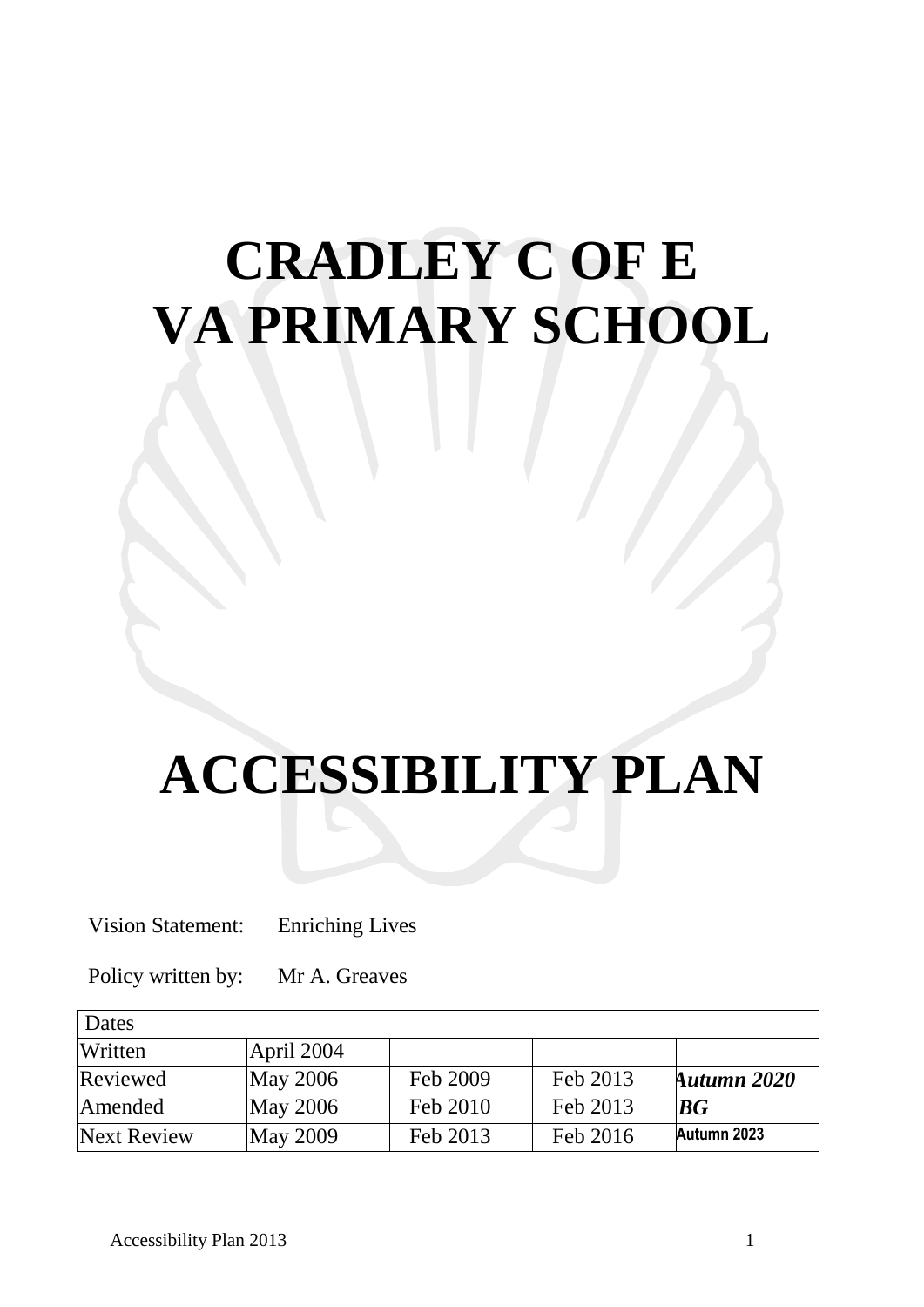### **CRADLEY C of E VA PRIMARY SCHOOL**

### **ACCESSIBILITY PLAN AIMS AND OBJECTIVES**

#### **1. Statement**

- 1.1, We believe that this Accessibility Plan is compliant with current legislation and requirements specified in Schedule 10, relating to disability, of the Equalities Act 2010. School Governors are accountable for ensuring the implementation, review and reporting on progress of the Accessibility Plan over a prescribed period.
- 2, The Cradley CE Primary School Accessibility Plan has been drawn up based on information supplied by the Local Authority and in conjunction with pupils, parents staff and governors of the school and will advise other school planning documents. The Accessibility Plan will be reported upon annually in respect of progress and outcomes, and provides a projected plan for the four year period ahead of the next review date. This plan was updated to reflect the new statutory requirements for the setting of Equality Objectives.
- 3, The Accessibility Plan is structured to complement and support the school's Equality Objectives and will similarly be published on the school website.
- 4, We are committed to providing an environment that enables full curriculum access that values and includes all pupils, staff, parents and visitors regardless of their education, physical, sensory, social, spiritual, emotional and cultural needs. We are committed to taking positive action in the spirit of the Equality Act 2010 with regard to disability and to developing a culture of inclusion, support and awareness in the school.
- 5, The Cradley Accessibility Plan shows how access is to be improved for disabled pupils, staff and visitors to the school in a given timeframe and anticipating the need to make reasonable adjustments to accommodate their needs where practical. The Plan will contain relevant and timely actions to:
	- Increase access to the curriculum for pupils with a disability, expanding the curriculum as necessary to ensure that pupils with a disability are, equally, prepared for life as are the able-bodied pupils; this covers teaching and learning and the wider curriculum of the school such as participation in after-school clubs, leisure and cultural activities or school visits – it also covers the provision of specialist or auxiliary aids and equipment, which may assist these pupils in accessing the curriculum within a reasonable timeframe.
	- Improve access to the physical environment of the school, adding specialist facilities as necessary – this covers improvements to the physical environments of the school and physical aids to access education within a reasonable timeframe.
	- Improve the delivery of written information to pupils, staff, parents and visitors with disabilities; examples might include handouts, timetables, textbooks and information about the school and school events; the information should be made available in various formats within a reasonable timeframe.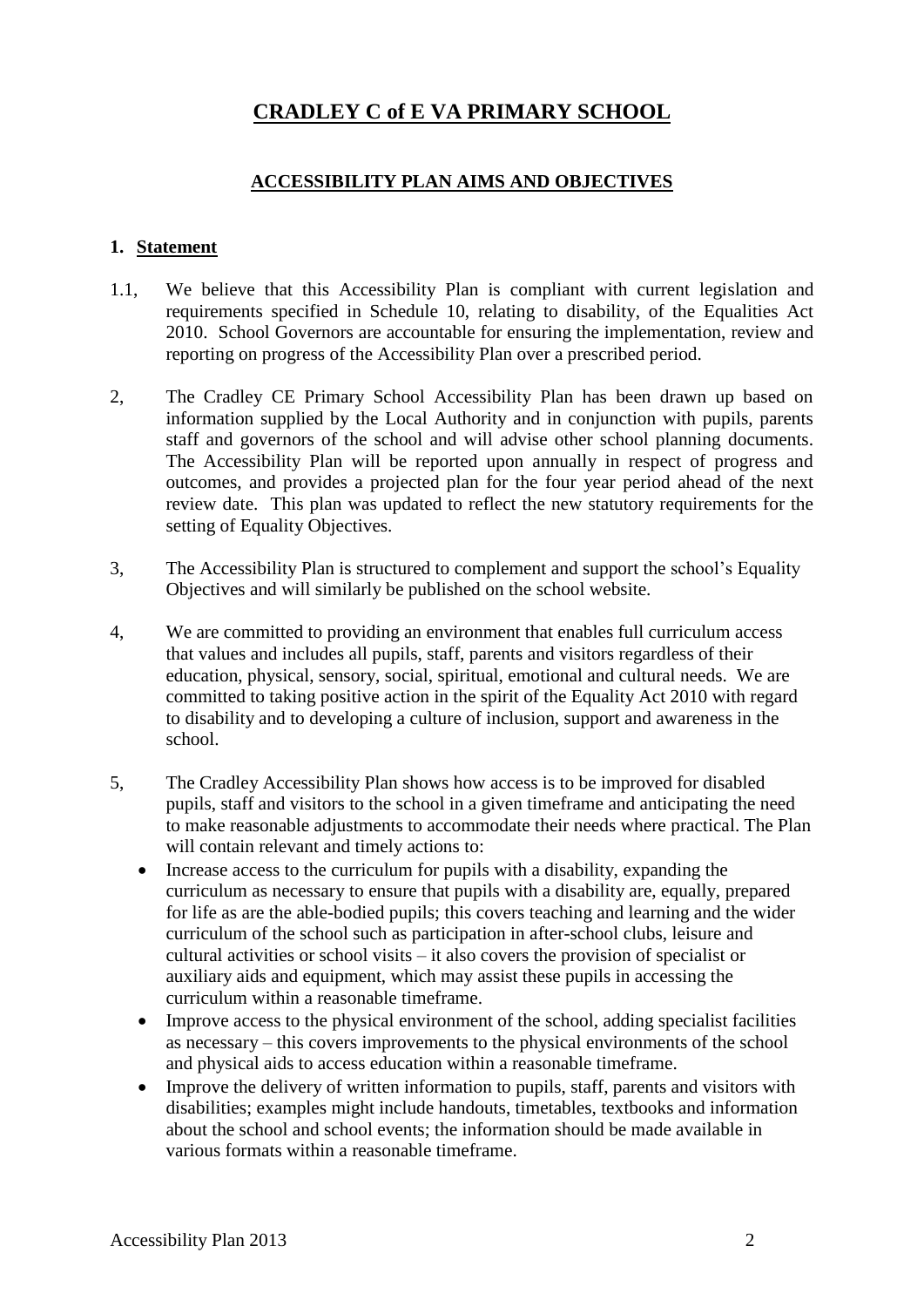- 6, The Accessibility Plan relates to the key aspects of physical environment, curriculum and written information.
- 7, Whole school training will recognise the need to continue to raising awareness for staff and governors on equality issues with reference to the Equality Act 2010.
- 8, The Accessibility Plan should be read in conjunction with the following school policies, strategies and documents;
	- Curriculum Policy
	- Equality Statement
	- Staff Development Policy
	- Health and Safety Policy
	- SEN Policy
	- Behaviour Management Policy
	- School Development Plan
	- Suitability Survey
	- School Prospectus and Vision Statement
- 9, The Accessibility Plan for physical accessibility is in response to needs identified by the school. It may not be feasible to undertake all of the works during the life of this Accessibility Plan and therefore some items will roll forward into subsequent plans. An accessibility audit will be completed by the school prior to the end of each period covering this plan.
- 10, The School Prospectus will make reference to this Accessibility Plan.
- 11, The Accessibility Plan will be published on the school website.
- 12, The Accessibility Plan will be monitored through the Children, and Families and Community Committee.
- 13, The Accessibility Plan may be monitored by Ofsted during inspection processes in relation to Schedule 10 of the Equality Act 2010.